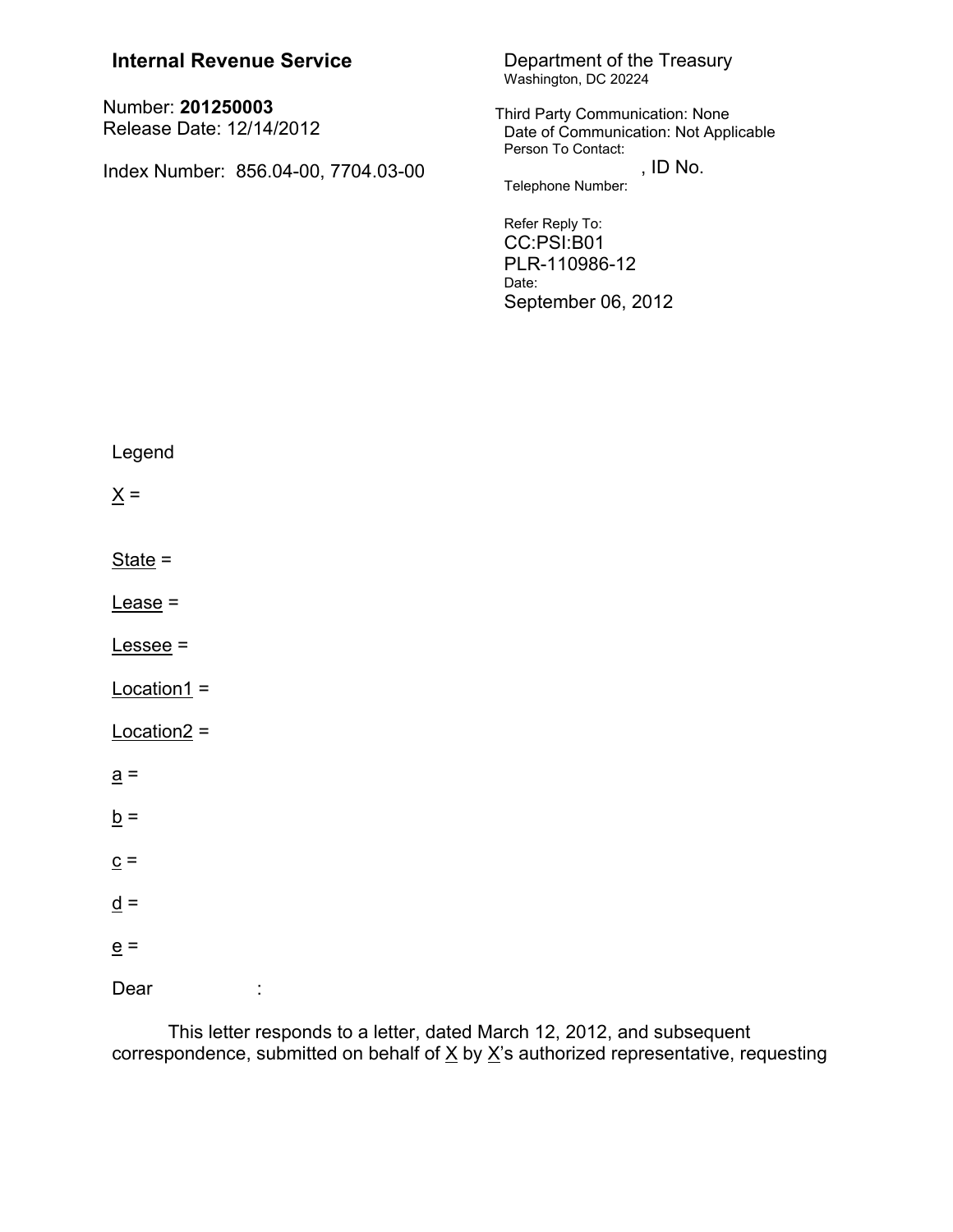a ruling under § 7704(d)(1)(C) of the Internal Revenue Code of 1986, as amended (Code).

#### **FACTS**

X is a limited partnership organized under the laws of State. X is a publicly traded partnership within the meaning of § 7704(b).

X is in the process of negotiating a Lease of an offshore platform and related machinery and equipment installed on the platform (the Facility) to an unrelated party, Lessee. The Facility will consist of an offshore oil and gas platform, and related machinery and equipment installed on the platform located in deep water offshore Location1 in Location2. The platform will consist of three sections that will be designed and constructed to be permanently connected and operate as a single structure: (i) a vertical hull; (ii) a topside section attached to the hull consisting of a working decks; and (iii) a mooring system to permanently attach the Facility to the seabed (the Platform). The three sections of the Platform are designed and will be constructed to be permanently connected and operated as a single structure. Neither the three sections of the Platform nor the machinery and equipment required for the maintenance and operation of the Platform will extract crude from the undersea wells, separate the oil and gas from the crude, or condition the oil and gas for export into the oil and gas pipelines.

Under the Lease, machinery and equipment installed on the Platform will be used by the Lessee to (i) remotely extract crude produced by the Lessee from existing or future undersea oil and gas wells located on a specified oil and gas lease owned by the Lessee, (ii) separate oil and gas from the crude; and (iii) condition such oil and gas for export in undersea oil and gas gathering pipelines (Extraction, Separation and Condition Machinery). In addition, certain machinery and equipment that will be installed on the Platform will support both the extraction, separation, and conditioning equipment and machinery and machinery and equipment required to support the operation and maintenance of the Platform (Support Machinery) (Extraction, Separation and Condition Machinery together with Support Machinery, the Machinery). In addition, motor control equipment will control the Machinery. Separate agreements will cover the transportation of oil and gas from the Facility to on-shore pipeline systems.

The Platform is intended to remain in operation at the selected location indefinitely, and no similar off-shore platform has ever been removed. It is estimated that a relocation of the Platform could take b to c months at a cost of approximately \$d.

The Lease will have an initial e year exclusive use period (Exclusive Use Period) during which Lessee will make fixed monthly payments to X in addition to monthly fees based on quantities of oil and gas separated from the crude from the Lessee's wells that are exported in the oil and gas gathering pipelines. The monthly costs of operating and maintaining the Facility during the Exclusive Use Period will be allocated 100 percent to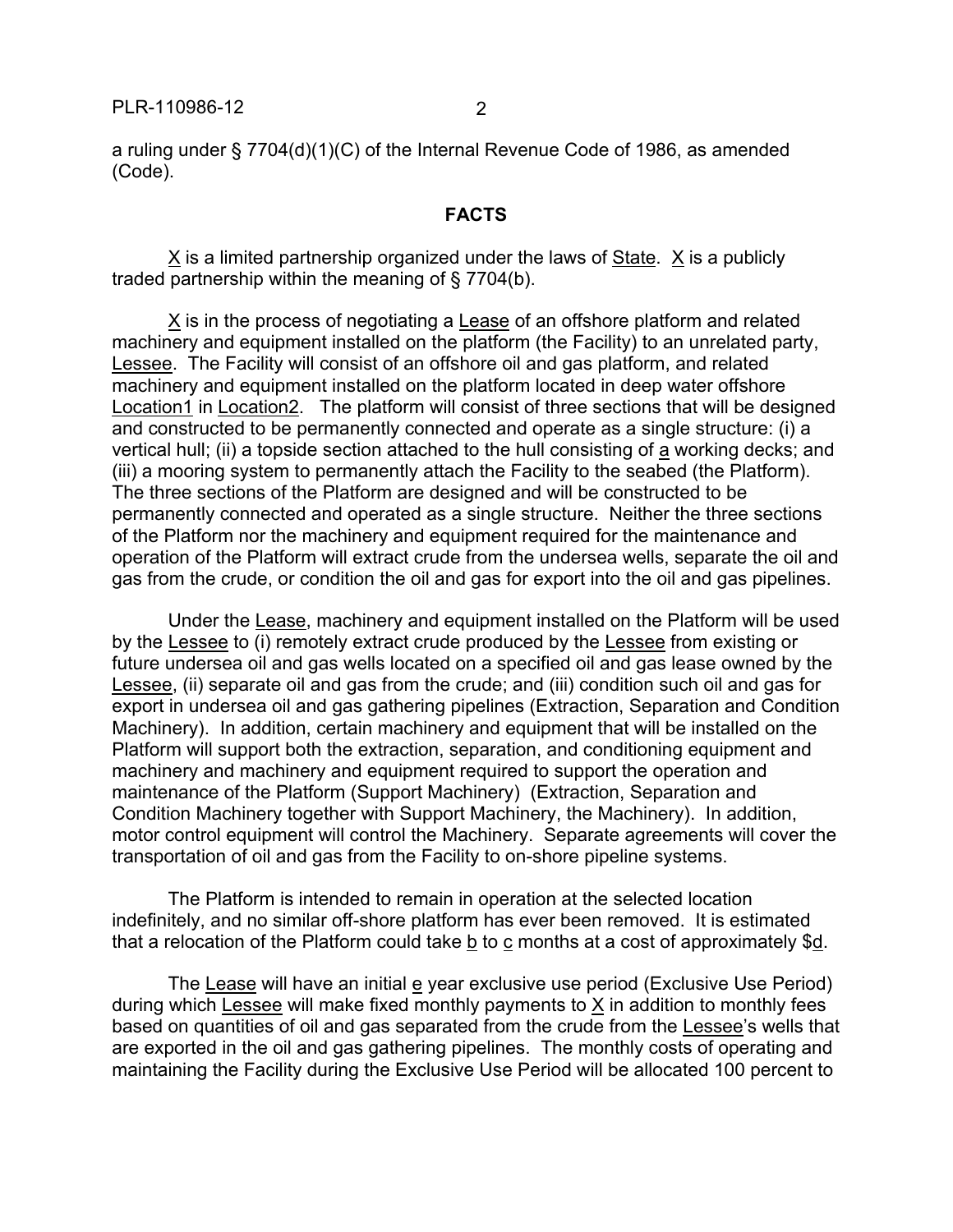the Lessee. After the Exclusive Use Period, the Lessee will have the right to use specified amounts of the production handling capacity of the Facility. The Lessee will pay monthly fees based on the quantities of oil and gas separated from the crude from the Lessee's wells that are exported from the Facility in the oil and gas gathering pipelines. The Lessee will have the right to elect to reserve additional production handling capacity in specified increments and pay a fixed monthly fee based on the additional production handling capacity it has reserved, regardless of whether it uses such additional capacity. After the Exclusive Use Period, X will be allowed to enter into additional leases with other producers for the use of any production handling capacity of the Facility that the Lessee does not have a right to use. The monthly costs of operating and maintaining the Facility after the Exclusive Use Period will be allocated among the producers. X represents that the Lease constitutes a "true lease" for federal income tax purposes.

Under an operating agreement (Operating Agreement) with the Lessee, the Lessee will be the operator of the Facility with the exclusive right and obligation to operate and maintain the Facility using its own personnel for the Exclusive Use Period. X and Lessee may extend the Operating Agreement beyond the Exclusive Use Period by mutual agreement. During the Exclusive Use Period, X will have one or two employees on board the Facility only to monitor the Lessee's operation and maintenance of the Facility. These employees ensure that Lessee is operating and maintaining the Facility as required by the Lease. These employees will not perform any services for the benefit or convenience of the Lessee.

X requests a ruling that income derived from leasing the facility will constitute rents from real property under § 856(d) and therefore constitutes qualifying income under § 7704(d)(1)(C).

# **LAW AND ANALYSIS**

### *Qualifying Income*

Section 7704(a) provides that, except as provided in § 7704(c), a publicly traded partnership will be treated as a corporation.

Section 7704(b) provides that the term "publicly traded partnership" means any partnership if (1) interests in that partnership are traded on an established securities market, or (2) interests in that partnership are readily tradable on a secondary market (or the substantial equivalent thereof).

Section 7704(c)(1) provides that § 7704(a) does not apply to a publicly traded partnership for any taxable year if such partnership meets the gross income requirements of § 7704(c)(2) for the taxable year and each preceding taxable year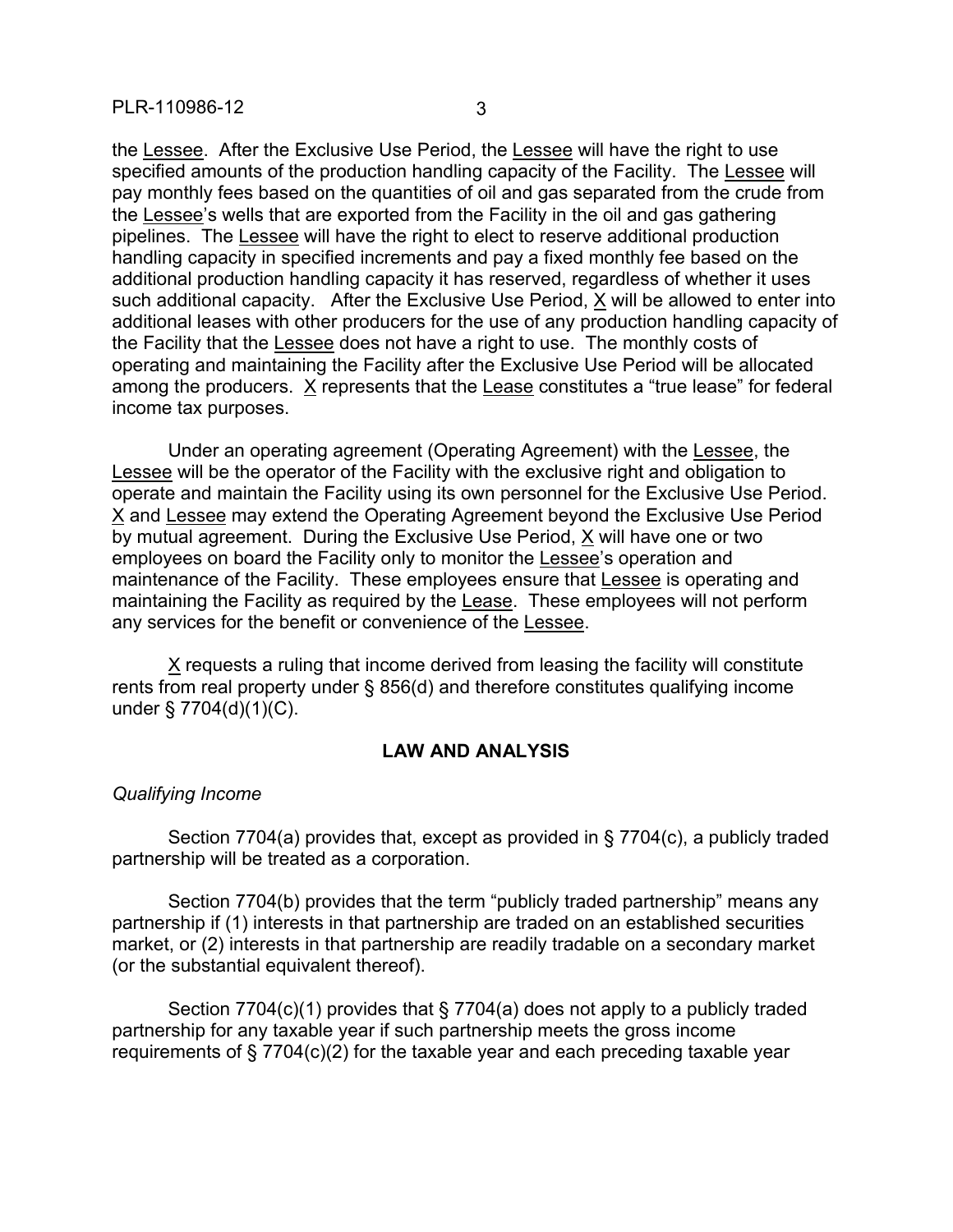PLR-110986-12 4

beginning after December 31, 1987, during which the partnership (or any predecessor) was in existence.

Section 7704(c)(2) provides, in relevant part, that a partnership meets the gross income requirements of § 7704(c)(2) for any taxable year if 90 percent or more of the gross income of the partnership for the taxable year consists of qualifying income.

Section 7704(d)(1)(C) provides that the term "qualifying income" includes income derived from real property rents.

Section 7704(d)(3) provides that the term "real property rent" means amounts which would qualify as rent from real property under § 856(d) if (A) § 856(d) was applied without regard to § 856(d)(2)(C) (relating to independent contractor requirements), and (B) stock owned, directly or indirectly, by or for a partner would not be considered as owned under § 318(a)(3)(A) by the partnership unless 5 percent or more (by value) of the interests in such partnership are owned, directly or indirectly, by or for such partner.

### *Real Property*

Section 1.856-3(d) provides that for purposes of the Income Tax Regulations (Regulations) under part II, subchapter M, chapter 1 of the Code, "real property" includes land or improvements thereon, such as buildings or other inherently permanent structures thereon (including items which are structural components of such buildings or structures). In addition, the term "real property" includes interests in real property. Local law definitions will not be controlling for purposes of determining the meaning of "real property" for purposes of section 856 and the Regulations thereunder. Under the Regulations, "real property" includes, for example, the wiring in a building, plumbing systems, central heating or central air-conditioning machinery, pipes or ducts, elevators or escalators installed in a building, or other items which are structural components of a building or other permanent structure. The term does not include assets accessory to the operation of a business, such as machinery, printing press, transportation equipment which is not a structural component of the building, office equipment, refrigerators, individual air-conditioning units, grocery counters, furnishings of a motel, hotel, or office building, etc. even though such items may be termed fixtures under local law.

Rev. Rul. 71-220, 1971-1 C.B. 210, considers a REIT that develops a mobile home community on land that it had purchased. The community is situated in a planned site that has a country club, marina, parks, churches and schools. When units are delivered they are set on foundations consisting of pre-engineered blocks. The wheels and axles are removed from the units and the units are affixed to the ground by six or more steel straps. Each unit has a carport or screened porch attached to it. In addition, each unit is connected to water, sewer, gas, electric and telephone facilities. Rev. Rul.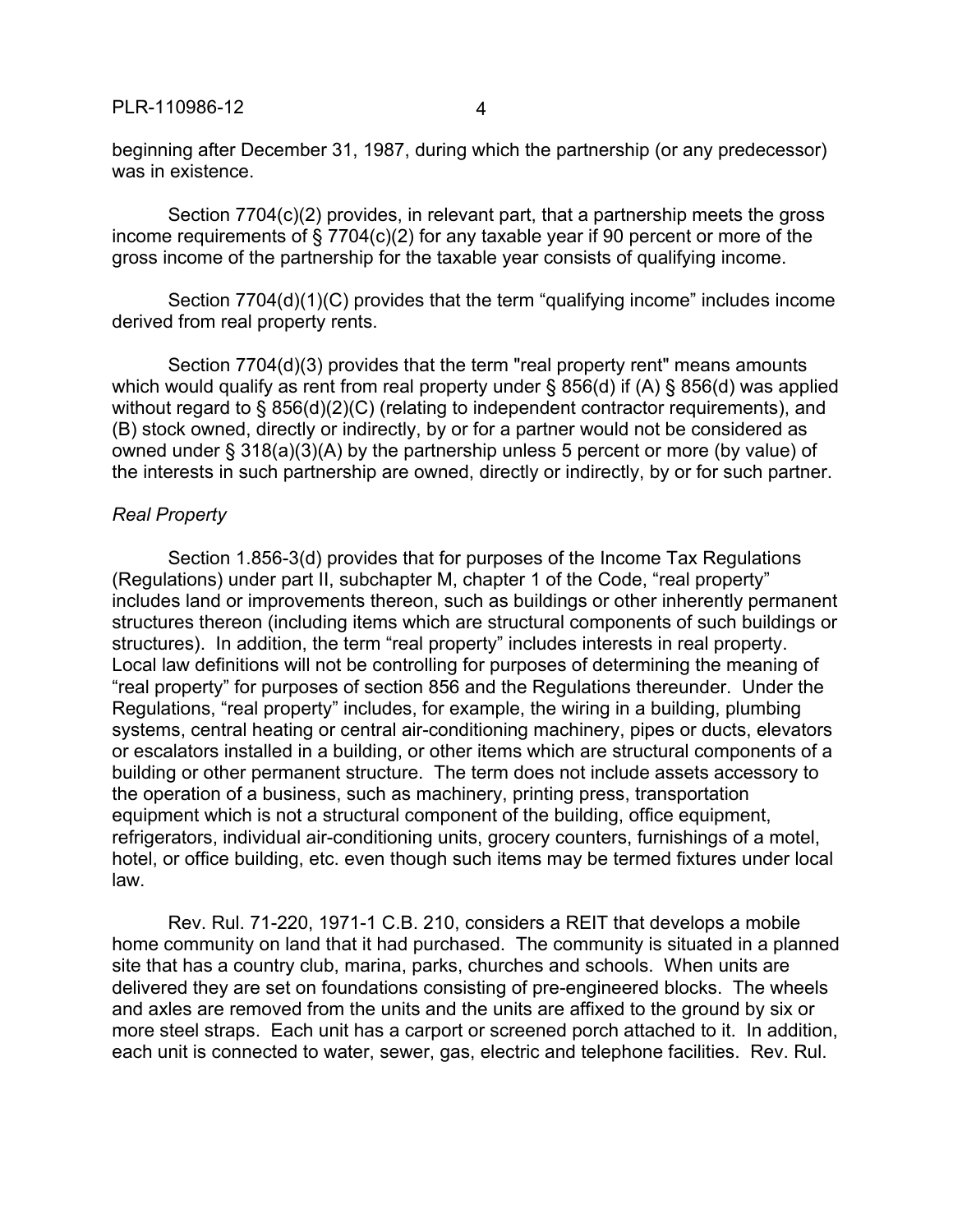71-220 concludes that the mobile homes are "real property" within the meaning of section 856 and section 1.856-3(d).

Rev. Rul. 75-424, 1975-2 C.B. 269, concerns whether various components of a microwave transmission system are real estate assets for purposes of section 856. The system consists of transmitting and receiving towers built upon pilings or foundations, transmitting and receiving antennae affixed to the towers, a building, equipment within the building, and waveguides. The waveguides are transmission lines from the receivers or transmitters to the antennae, and are metal pipes permanently bolted or welded to the tower and never removed or replaced unless blown off by weather. The transmitting, multiplex, and receiving equipment is housed in the building. Prewired modular racks are installed in the building to support the equipment that is installed upon them. The racks are completely wired in the factory and then bolted to the floor and ceiling. They are self-supporting and do not depend upon the exterior walls for support. The equipment provides for transmission of audio or video signals through the waveguides to the antennae. Also installed in the building is a permanent heating and air conditioning system. The transmission site is surrounded by chain link fencing. The revenue ruling holds that the building, the heating and air conditioning system, the transmitting and receiving towers, and the fence are real estate assets. The ruling further holds that the antennae, waveguides, transmitting, receiving, and multiplex equipment, and the prewired modular racks are assets accessory to the operation of a business and therefore not real estate assets.

Rev. Rul. 73-425, 1973-2 C.B. 222, considers whether a mortgage secured by a shopping center and its total energy system is an obligation secured by real property. A total energy system is a self-contained facility for the production of all the electricity, steam or hot water, and refrigeration needs of associated commercial or industrial buildings, building complexes, shopping centers, apartment complexes, and community developments. The system may be permanently installed in the building, attached to the building, or it may be a separate structure nearby. The principal components consist of electric generators powered by turbines or reciprocating engines, waste heat boilers, heat exchangers, gas-fired boilers, and cooling units. In addition, each facility includes fuel storage tanks, control and sensor equipment, electrical substations, and air handling equipment for heat, hot water, and ventilation. It also includes ducts, pipes, conduits, wiring, and other associated parts, machinery and equipment. The revenue ruling holds, in part, that a mortgage secured by the building and the system is a real estate asset, regardless of whether the system is housed in the building it serves or is housed in a separate structure apart from the building it serves. This is because the interest in a structural component is included with an interest held in a building or inherently permanent structure to which the structural component is functionally related.

Similar to the properties or structural components described in Rev. Rul. 71-220, Rev. Rul. 75-424 and Rev. Rul. 73-425 that qualify as real property for purposes of section 856, the Platform and the structural components described above are inherently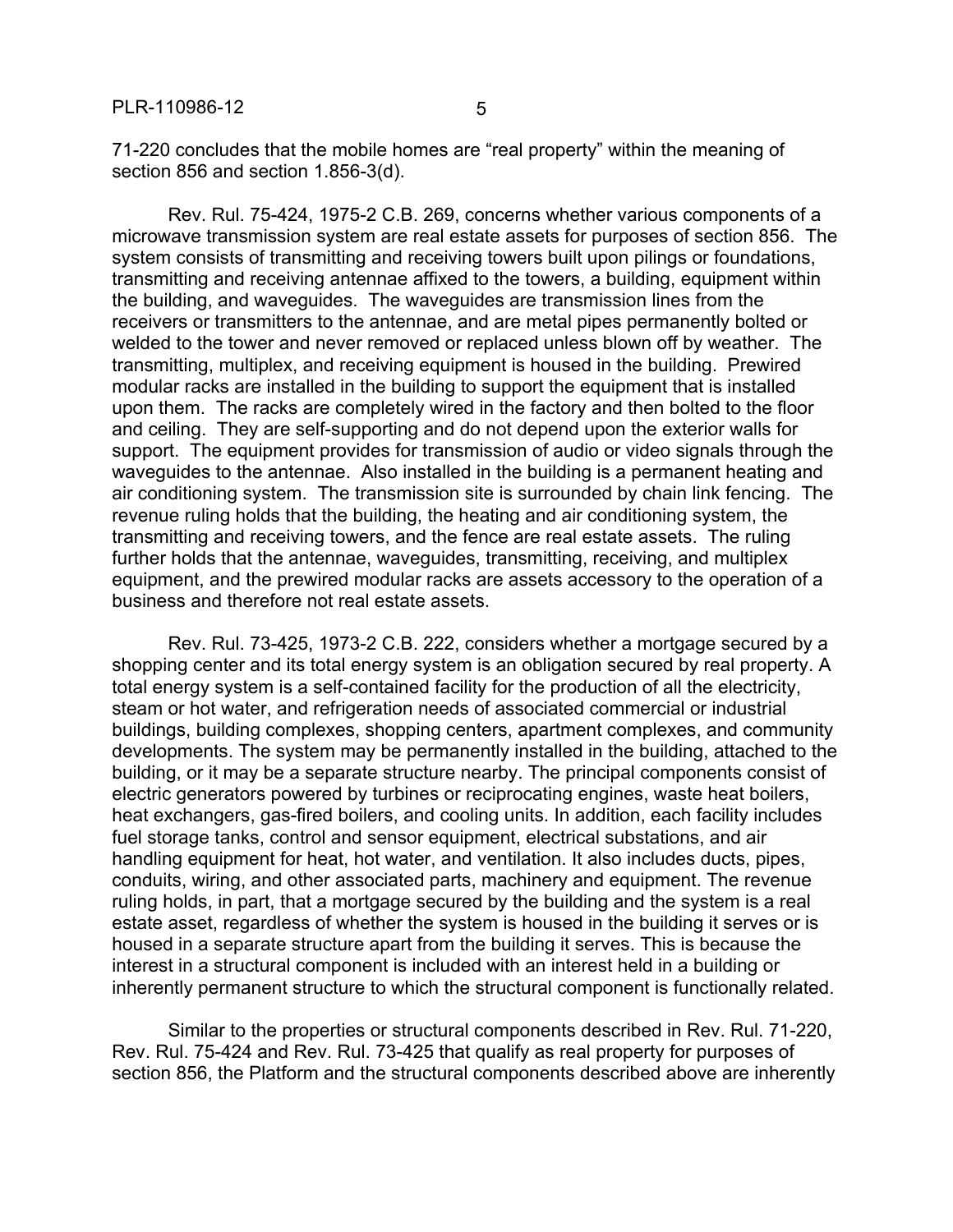#### PLR-110986-12 6

permanent structures. Although the Platform and structures help to facilitate the oil and gas extraction and refinery business of the Lessee, the Platform and structural components themselves are not assets accessory to the operation of a business like the examples set forth in section 1.856-3(d). However, the Machinery installed on the Platform is an asset accessory to the operation of a business for purposes of section 1.856-3(b) and, therefore, does not qualify as real property for purposes of section 856.

## *Rents from Real Property*

Section 856(d)(1) provides that rents from real property include (subject to exclusions provided in § 856(d)(2)): (A) rents from interests in real property; (B) charges for services customarily furnished or rendered in connection with the rental of real property, whether or not such charges are separately stated; and (C) rent attributable to personal property leased under, or in connection with, a lease of real property, but only if the rent attributable to the personal property for the taxable year does not exceed 15 percent of the total rent for the tax year attributable to both the real and personal property leased under, or in connection with, the lease.

The flush language of section 856(d)(1) provides that for purposes of section 856(d)(1)(C), with respect to each lease of real property, rent attributable to personal property for the taxable year is that amount which bears the same ratio to total rent for the taxable year as the average of the fair market values of the personal property at the beginning and at the end of the taxable year bears to the average of the aggregate fair market values of both the real property and the personal property at the beginning and at the end of such taxable year.

Section 1.856-4(a)(1) provides that the term "rents from real property" means, generally, the gross amounts received for the use of, or the right to use, real property of the REIT. Section 1.856-4(b)(1) provides that, for purposes of sections 856(c)(2) and (c)(3), the term "rents from real property" also includes charges for services customarily furnished or rendered in connection with the rental of real property, whether or not the charges are separately stated. Services rendered to tenants of a particular building will be considered customary if, in the geographic market in which the building is located, tenants in buildings of a similar class are customarily provided with the service. In particular geographic areas where it is customary to furnish electricity or other utilities to tenants in buildings of a particular class, the submetering of those utilities to tenants in the buildings will be considered a customary service.

Section 1.856-4(b)(5)(ii) provides that the trustees or directors of a REIT are not required to delegate or contract out their fiduciary duty to manage the trust itself, as distinguished from rendering or furnishing services to the tenants of its property or managing or operating the property. Thus, the trustees or directors may do all those things necessary, in their fiduciary capacities, to manage and conduct the affairs of the trust itself.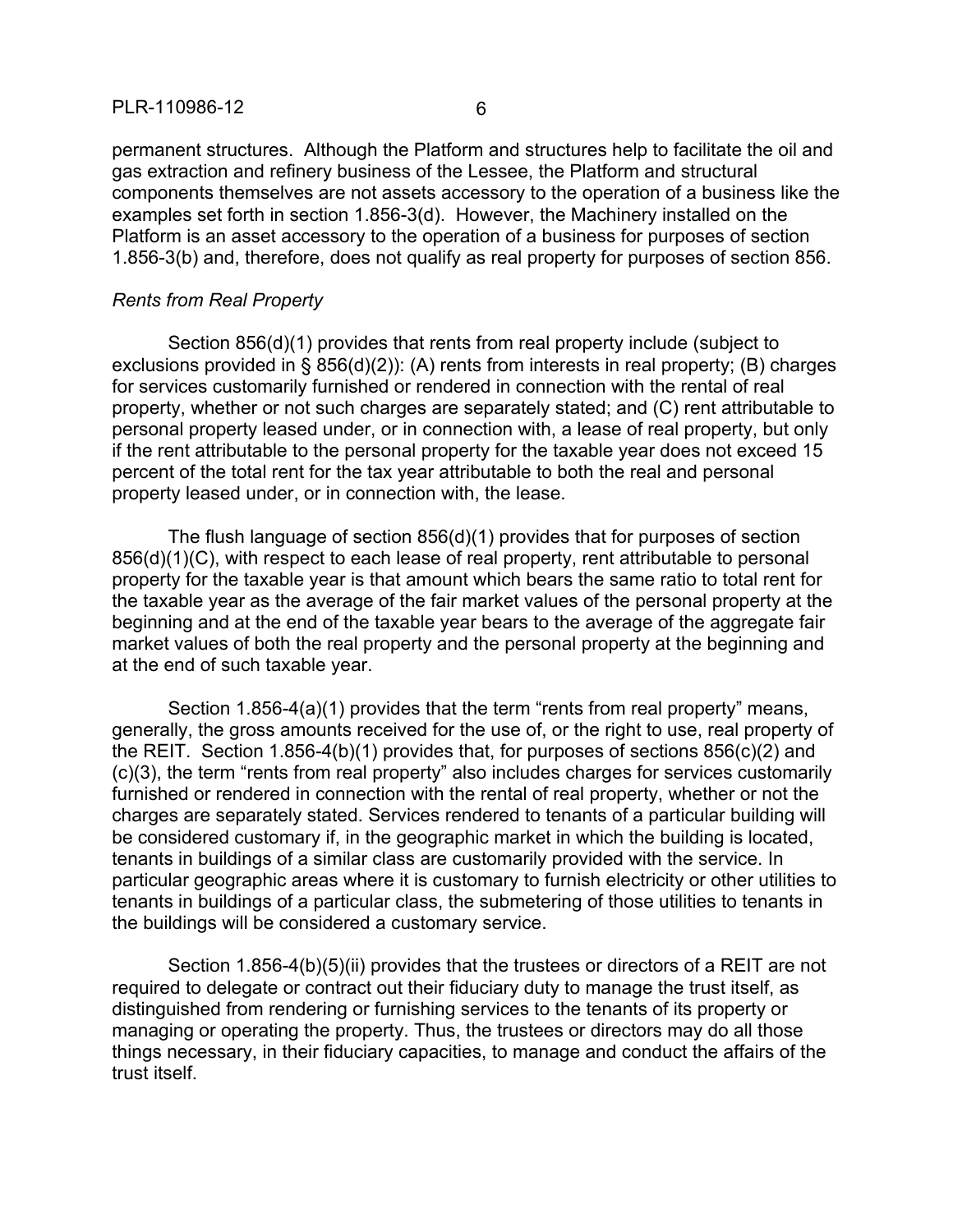Section 856(d)(2)(C) provides that any impermissible tenant service income is excluded from the definition of "rents from real property." Section 856(d)(7)(A) defines "impermissible tenant service income" to mean, with respect to any real or personal property, any amount received or accrued directly or indirectly by the REIT for services furnished or rendered by the REIT to tenants at the property, or for managing or operating the property.

Section 856(d)(7)(C) provides certain exclusions from impermissible tenant service income. Section 856(d)(7)(C)(ii) provides that for purposes of section 856(d)(7)(A) there shall not be taken into account any amount which would be excluded from unrelated business taxable income under section 512(b)(3) if received by an organization described in section 511(a)(2).

Section 512(b)(3) provides, in part, that there shall be excluded from the computation of unrelated business taxable income all rents from real property and all rents from personal property leased with such real property, if the rents attributable to such personal property are an incidental amount of the total rents received or accrued under the lease, determined at the time the personal property is placed in service.

Section 1.512(b)-1(c)(5) provides that payments for the use or occupancy of rooms and other space where services are also rendered to the occupant, such as for the use or occupancy of rooms or other quarters in hotels, boarding houses, or apartment houses furnishing hotel services, or in tourist camps or tourist homes, motor courts or motels, or for the use or occupancy of space in parking lots, warehouses, or storage garages, do not constitute rent from real property. Generally, services are considered rendered to the occupant if they are primarily for his convenience and are other than those usually or customarily rendered in connection with the rental of rooms or other space for occupancy only. The supplying of maid service, for example, constitutes such service; whereas the furnishing of heat and light, the cleaning of public entrances, exits, stairways and lobbies, and the collection of trash are not considered as services rendered to the occupant.

Payments under the Lease attributable to the leasing of the Facility are payments for the right to use space on the Facility. The Lease grants Lessee the right to use the Facility for a specified period of time in exchange for a fee. These payments are similar to rent payments that would be required under a lease. Therefore, the payments under the Lease attributable to the Facility qualify as "rents from real property" under section 856(d)(1) to the extent they are attributable to the leasing of real property as discussed below.

During the Lease, X's personnel on board the Facility will only monitor Lessee's operation and maintenance of the Facility and will not provide any services to the Lessee. X will not receive any amounts for services rendered primarily for the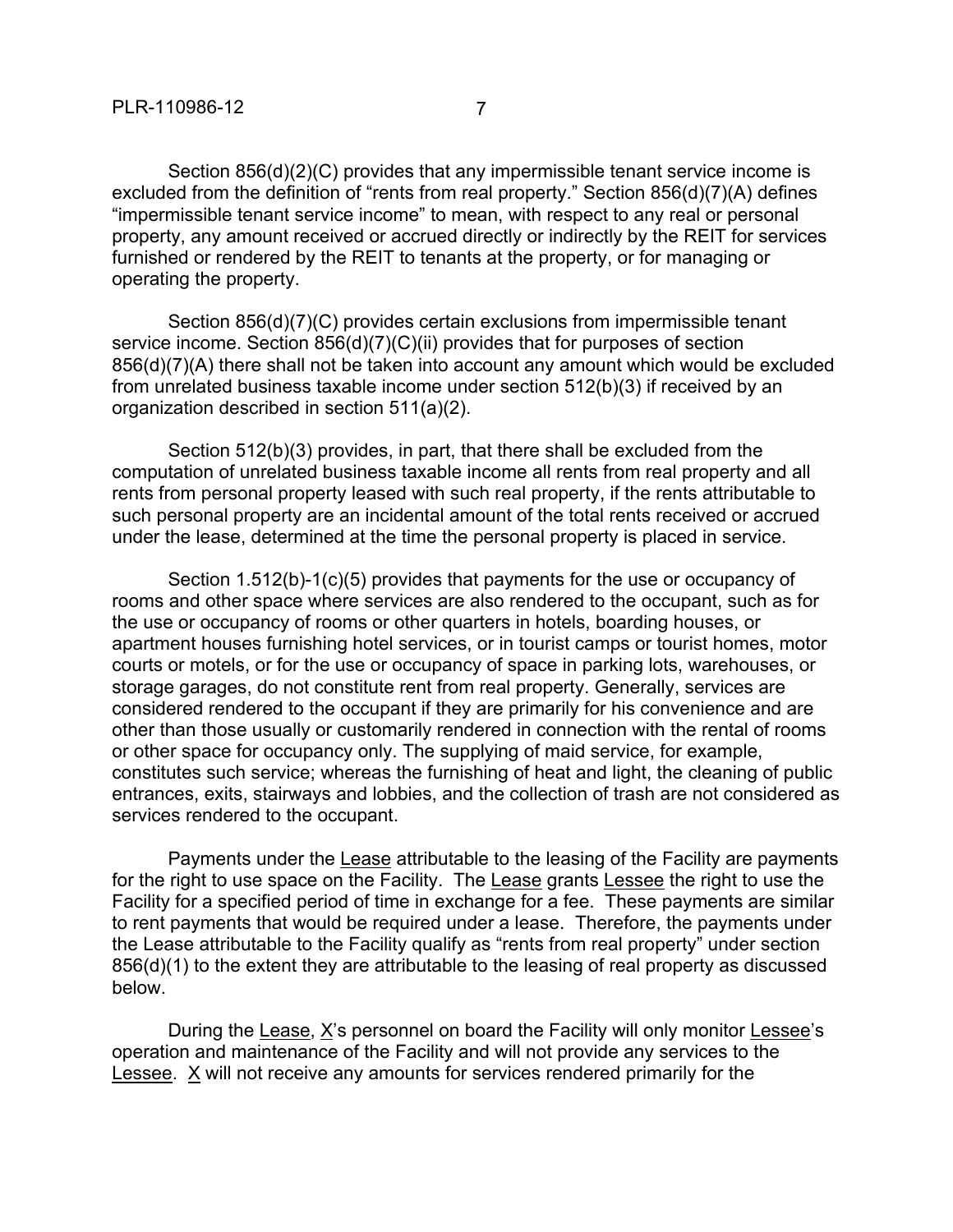convenience of Lessee or for the management or operation of the Facility. Such activities will be for the benefit of X rather than for the convenience or benefit of Lessee. The limited activities in which X is involved are not services rendered for the convenience of a lessee under section  $1.512(b)-1(c)(5)$ . Trustees or directors of  $\underline{X}$  also may perform fiduciary functions as provided in section 1.856-4(b)(5)(ii). Therefore, X's activities with respect to the Facility will not cause amounts received under leases of the Facility to be treated as other than "rents from real property" under section 856.

#### **CONCLUSION**

Based solely on the information submitted and representations made, we conclude that income earned attributable to the Lease qualifies as "rents from real property" under section 856(d) so long as rent attributable to the leasing of the Machinery, as personal property, which is leased under, or in connection with, the Lease does not exceed 15 percent of the total rent for the taxable year attributable to both the real and personal property leased under, or in connection with, the Lease. For this purpose, with respect to the Lease, rent attributable to personal property for the taxable year is that amount which bears the same ratio to total rent for the taxable year as the average of the fair market values of the personal property at the beginning and at the end of the taxable year bears to the average of the aggregate fair market values of both the real property and the personal property at the beginning and at the end of such taxable year.

Also, based on the information submitted and representations made, we conclude that X's activities with respect to the Facility will not cause amounts received under the Lease to be treated as other than "rents from real property" under section 856(d).

Accordingly, we conclude that income derived from leasing the Facility to Lessee under the terms of the Lease will constitute qualifying income within the meaning of § 7704(d)(1)(C).

Except as expressly provided herein, no opinion is expressed or implied concerning the federal tax consequences of any aspect of any transaction or item discussed or referenced in this letter. In particular, no opinion is expressed as to whether X meets the 90 percent gross income requirement of § 7704(c)(1) in any taxable year for which this ruling may apply.

This ruling is directed only to the taxpayer requesting it. Section 6110(k)(3) of the Code provides that it may not be used or cited as precedent.